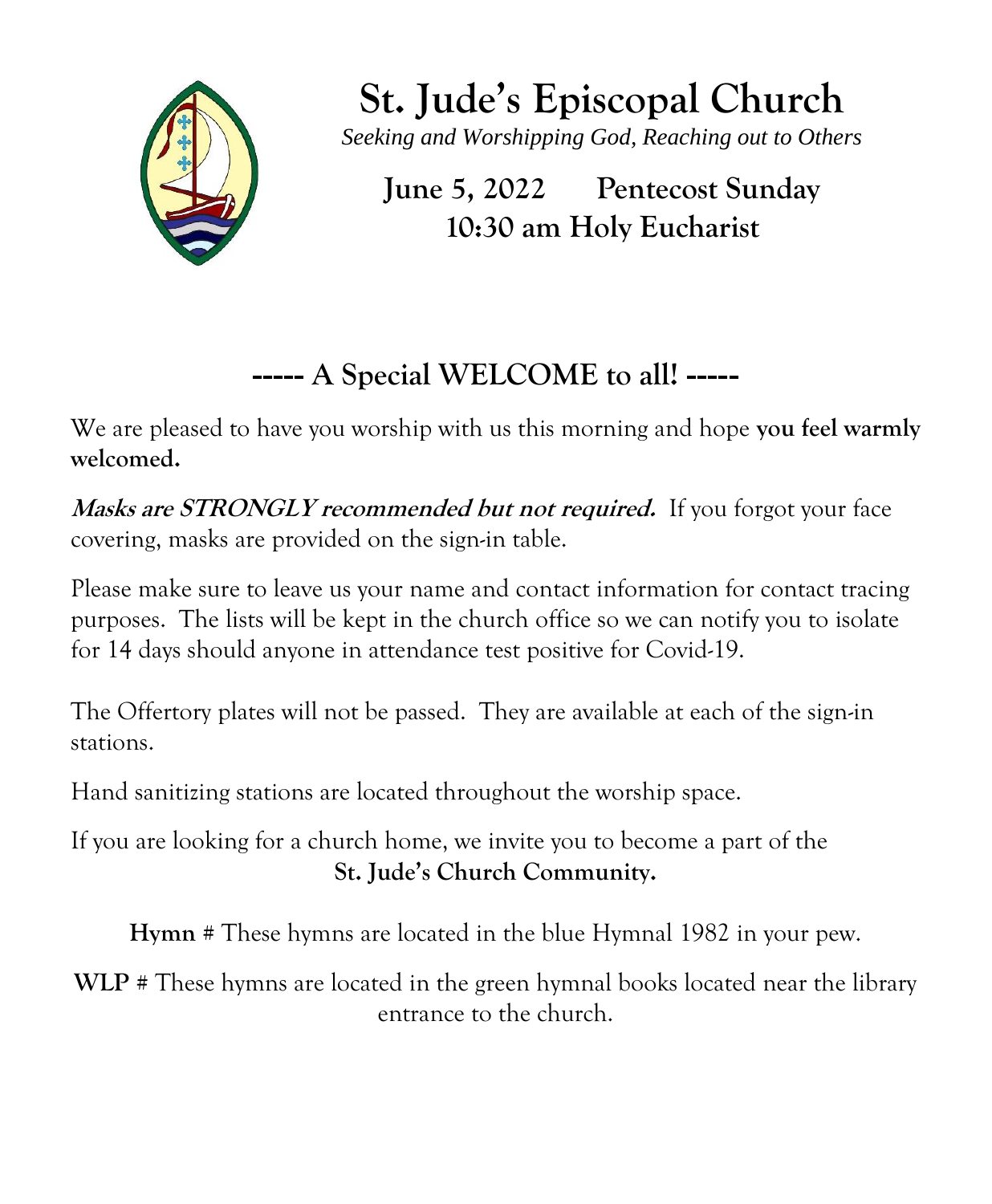## **The Gathering of the Community**

**Prelude \_\_\_\_\_\_\_\_\_\_\_** *Voluntary on "Like the Murmur of the Dove's Song*, Hobby

**Opening Hymn WLP#782** *Please stand* **\_\_\_\_\_\_\_** *Gracious Spirit, give your servants*

### **Open Acclamation & Collect \_\_\_\_\_\_\_\_\_\_\_\_\_\_\_\_\_\_\_\_\_\_\_\_\_\_\_\_\_\_\_\_\_\_\_\_\_**

| Presider | Alleluia. Christ is risen.                                                                                                                               |
|----------|----------------------------------------------------------------------------------------------------------------------------------------------------------|
| People   | The Lord is risen indeed. Alleluia.                                                                                                                      |
| Presider | Almighty God, to you all hearts are open, all desires known,<br>and from you no secrets are hid: Cleanse the thoughts of our                             |
|          | hearts by the inspiration of your Holy Spirit, that we may<br>perfectly love you, and worthily magnify your holy Name;<br>through Jesus Christ our Lord. |
| All      | Amen.                                                                                                                                                    |

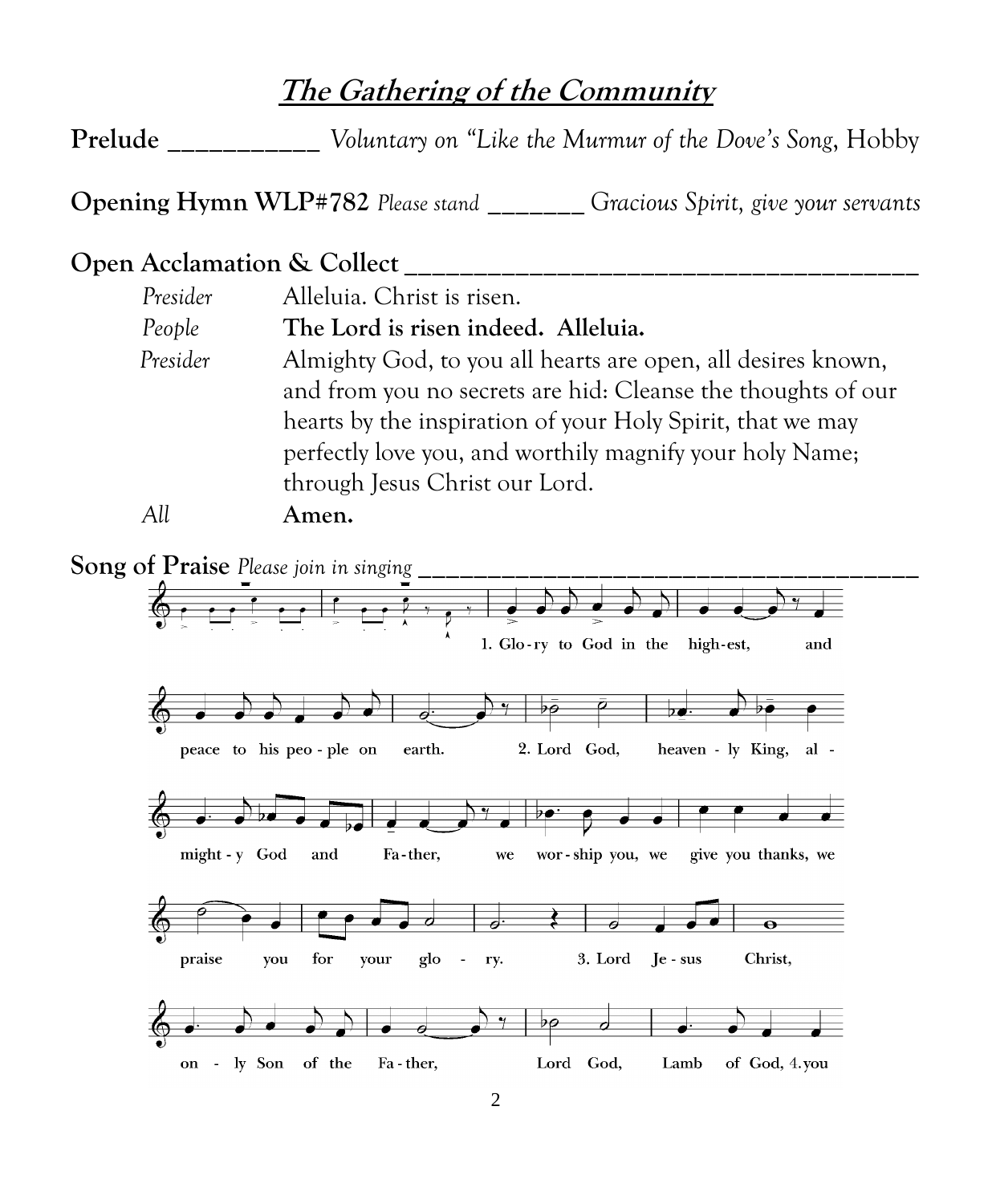

## **Collect of the Day \_\_\_\_\_\_\_\_\_\_\_\_\_\_\_\_\_\_\_\_\_\_\_\_\_\_\_\_\_\_\_\_\_\_\_\_\_\_\_\_\_\_\_\_\_\_**

| Presider | The Lord be with you.                                        |
|----------|--------------------------------------------------------------|
| People   | And also with you.                                           |
| Presider | Let us pray.                                                 |
| All      | O God, the King of glory, you have exalted your only Son     |
|          | Jesus Christ with great triumph to your kingdom in heaven:   |
|          | Do not leave us comfortless, but send us your Holy Spirit to |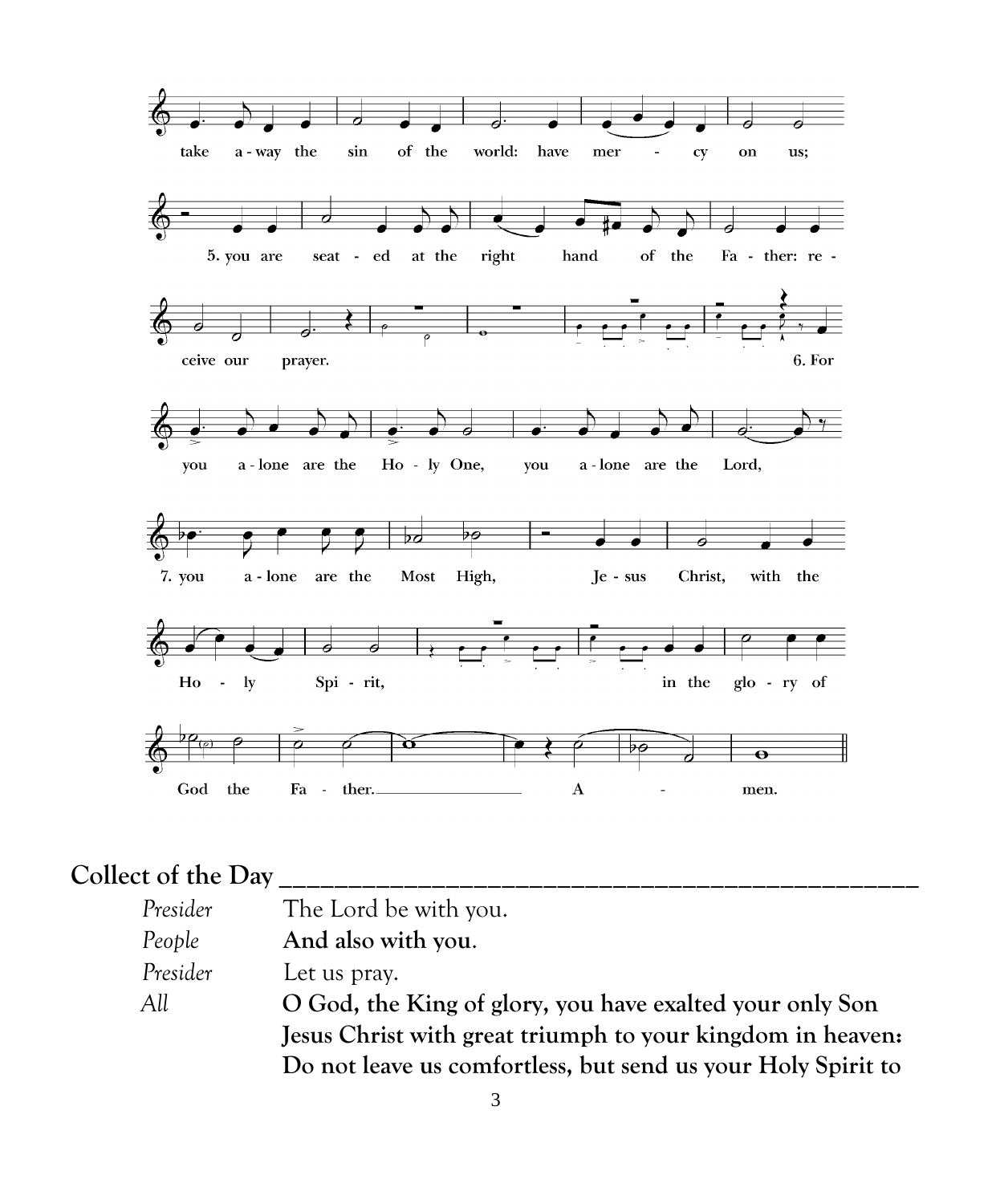**strengthen us, and exalt us to that place where our Savior Christ has gone before; who lives and reigns with you and the Holy Spirit, one God, in glory everlasting. Amen.** 

## **The Proclamation of the Word**

**The First Reading** *Please be seated* **\_\_\_\_\_\_\_\_\_\_\_\_\_\_\_\_\_\_\_\_\_\_\_\_\_** *Genesis 11:1-9*

*Reader* A Reading from the Book of Genesis.

Now the whole earth had one language and the same words. And as they migrated from the east, they came upon a plain in the land of Shinar and settled there. And they said to one another, "Come, let us make bricks, and burn them thoroughly." And they had brick for stone, and bitumen for mortar. Then they said, "Come, let us build ourselves a city, and a tower with its top in the heavens, and let us make a name for ourselves; otherwise we shall be scattered abroad upon the face of the whole earth." The Lord came down to see the city and the tower, which mortals had built. And the Lord said, "Look, they are one people, and they have all one language; and this is only the beginning of what they will do; nothing that they propose to do will now be impossible for them. Come, let us go down, and confuse their language there, so that they will not understand one another's speech." So the Lord scattered them abroad from there over the face of all the earth, and they left off building the city. Therefore it was called Babel, because there the Lord confused the language of all the earth; and from there the Lord scattered them abroad over the face of all the earth.

| Reader | The Word of the Lord. |
|--------|-----------------------|
| People | Thanks be to God.     |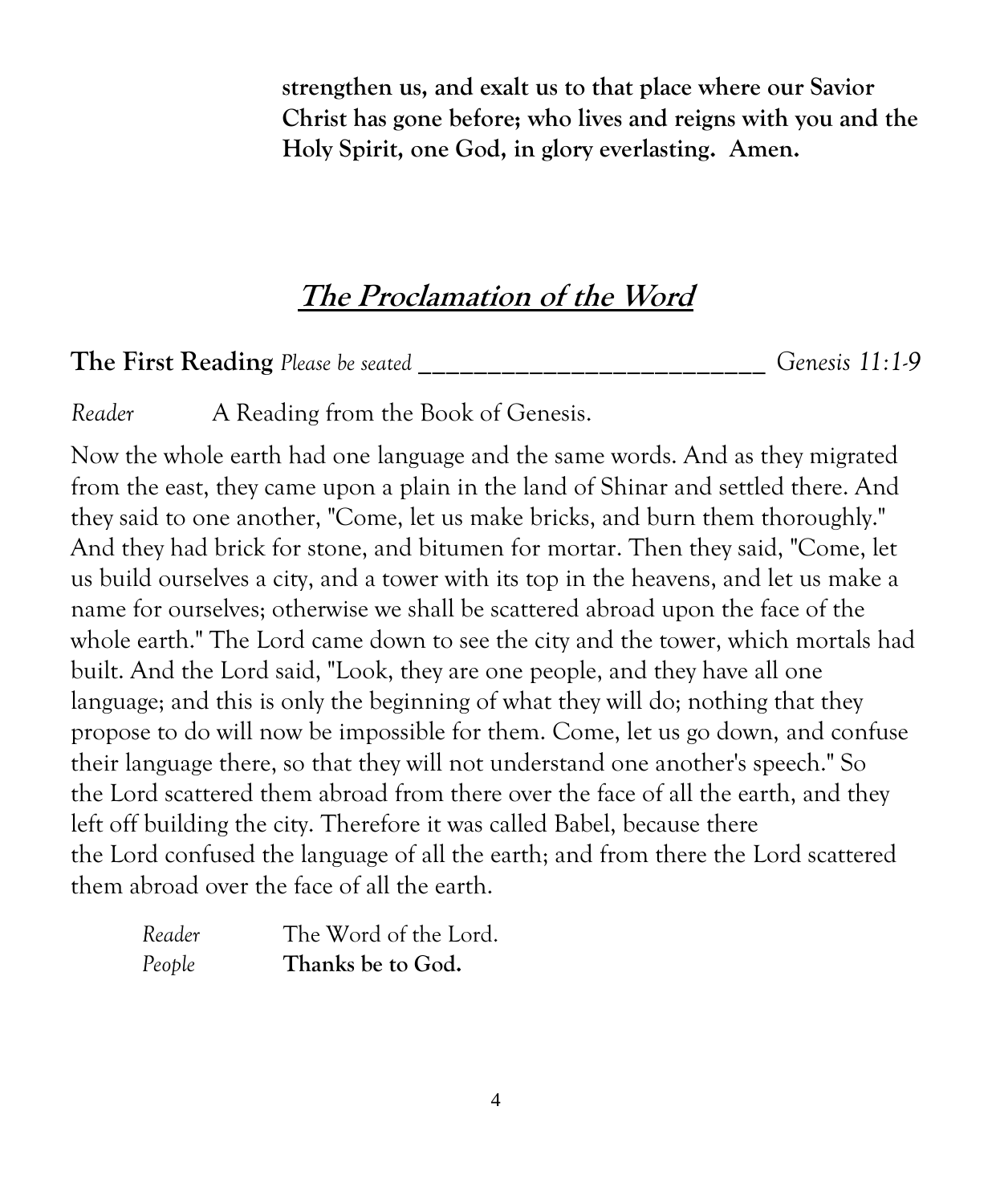## **The Psalm**  $P_{salm}$  104

*Reader* The psalm for today is Psalm 104. The refrain "Send forth Your Spirit, O Lord, and renew the face of the earth," will be repeated at various time during the psalm. Sometimes the refrain "Send forth your Spirit, O Lord" will be spoken by members in the congregation in a language they know. Because we will understand what they said, we will all respond in English, "**and renew the face of the earth**."

Send forth your Spirit, O Lord, **and renew the face of the earth.**

25 O Lord, how manifold are you works! **in wisdom you have made them all; the earth is full of your creatures.**

26 Yonder is the great and wide sea with its living things too many to number, **creatures both small and great.**

Refrain: (Read together by those speaking different languages) **and renew the face of the earth.**

- 27 There move the ship, and there is that Leviathan, **which you have made for the sport of it.**
- 28 All of them look to you **to give them their food in due season.**
- Refrain: (Read together by those speaking different languages) **and renew the face of the earth.**
- 29 You give it to them; they gather it; **you open your hand, and they are filled with good things.**
- 30 You hide your face, and they are terrified; **you take away their breath, and they die and return to their dust.**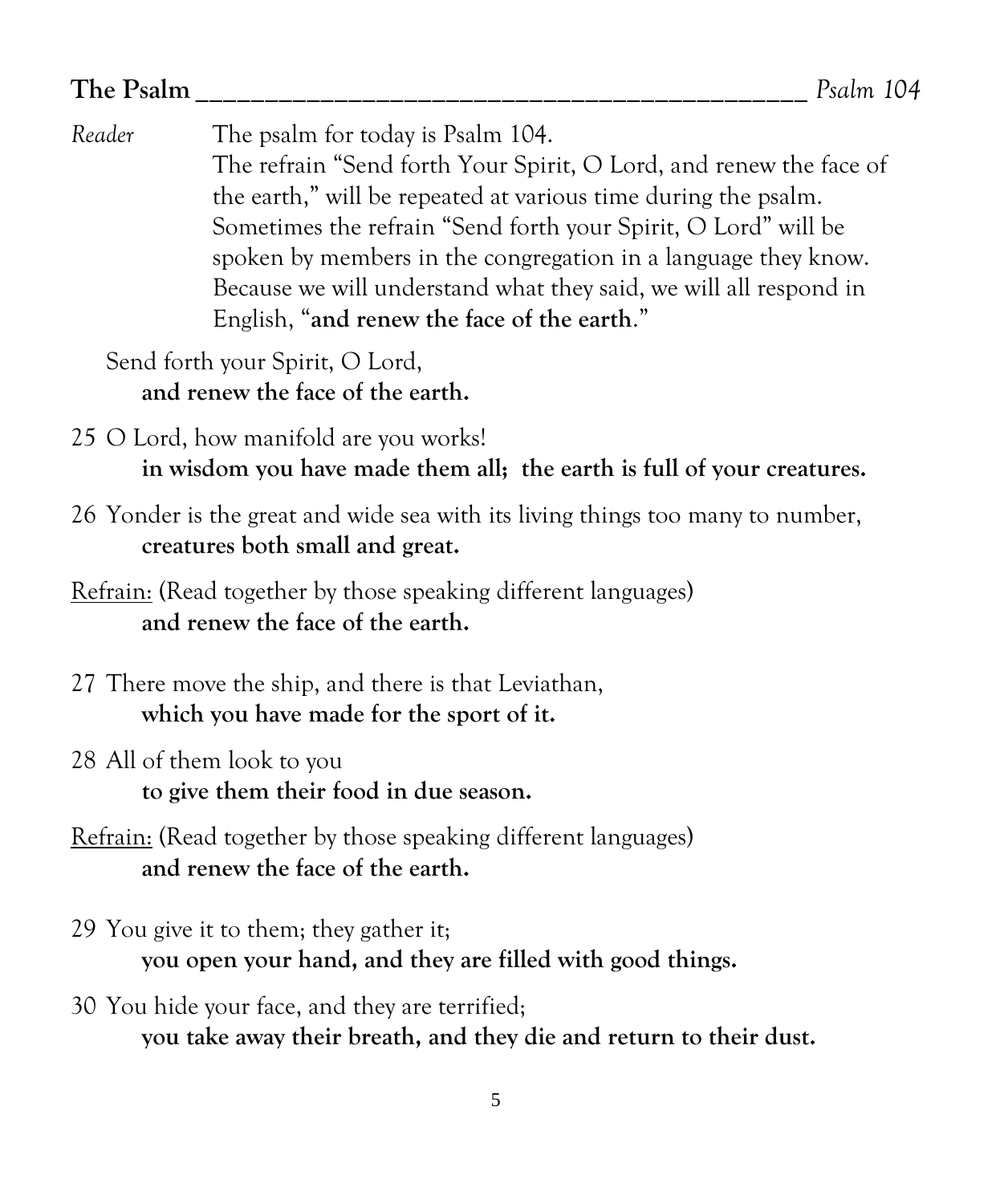Refrain: (Read together by those speaking different languages) **and renew the face of the earth.**

- 31 You send forth your Spirit, and they are created; **and so you renew the face of the earth.**
- 32 May the glory of the Lord endure for ever; **may the Lord rejoice in all his works.**
- 33 He looks at the earth and it trembles; **he touches the mountains and they smoke.**

Refrain: (Read together by those speaking different languages) **and renew the face of the earth.**

- 34 I will sing to the Lord as long as I live; **I will praise my God while I have my being.**
- 35 May these words of mine please him; **I will rejoice in the Lord**.
- 37 Bless the Lord, O my soul. **Hallelujah!**

Send forth your Spirit, O Lord, **and renew the face of the earth**

## **The Second Reading** *Please be seated* **\_\_\_\_\_\_\_\_\_\_\_\_\_\_\_\_\_\_\_\_\_\_\_\_\_** *Acts 2:1-21*

*Reader* A Reading from the Acts of the Apostles.

When the day of Pentecost had come, the disciples were all together in one place. And suddenly from heaven there came a sound like the rush of a violent wind, and it filled the entire house where they were sitting. Divided tongues, as of fire,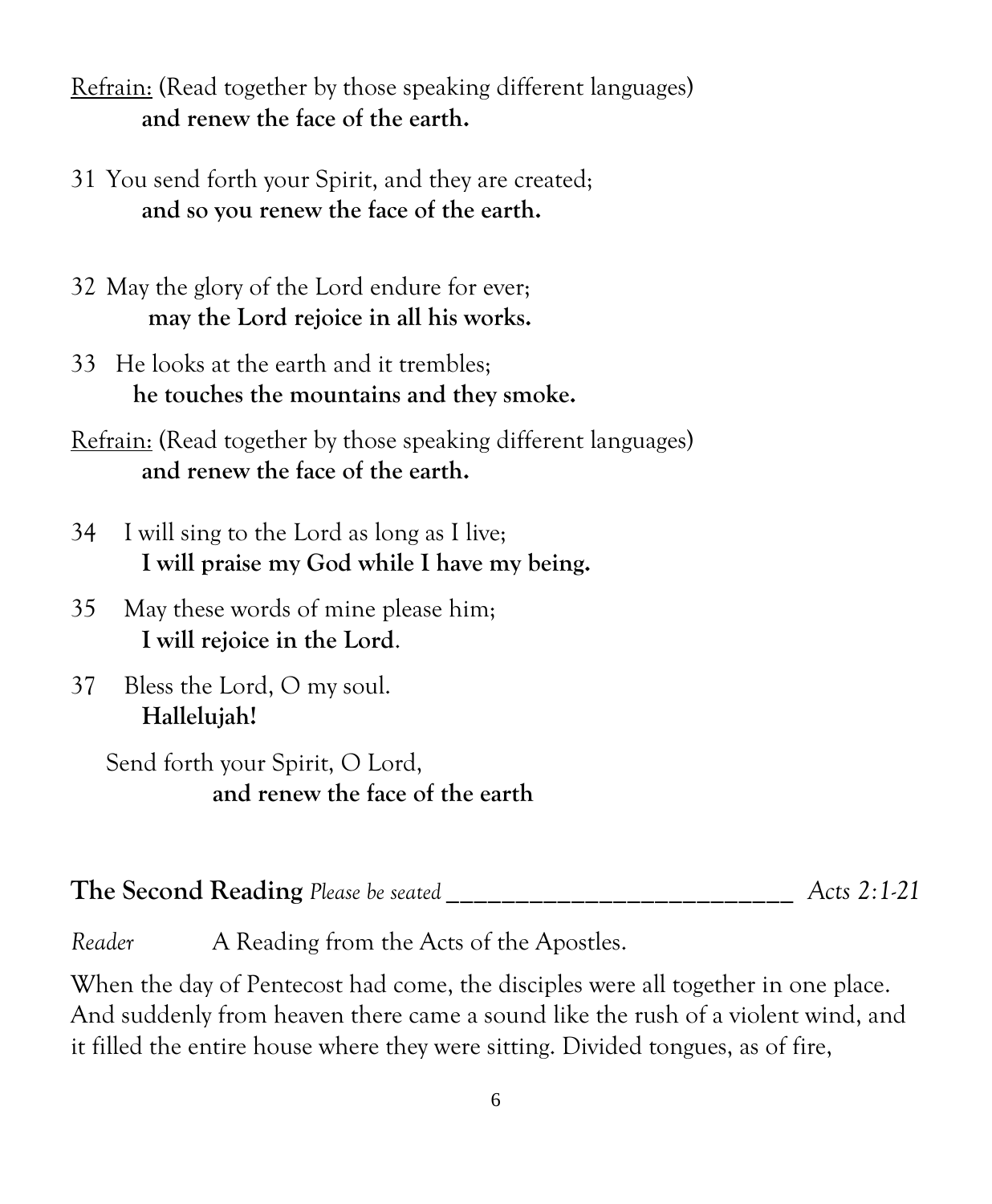appeared among them, and a tongue rested on each of them. All of them were filled with the Holy Spirit and began to speak in other languages, as the Spirit gave them ability.

Now there were devout Jews from every nation under heaven living in Jerusalem. And at this sound the crowd gathered and was bewildered, because each one heard them speaking in the native language of each. Amazed and astonished, they asked, "Are not all these who are speaking Galileans? And how is it that we hear, each of us, in our own native language? Parthians, Medes, Elamites, and residents of Mesopotamia, Judea and Cappadocia, Pontus and Asia, Phrygia and Pamphylia, Egypt and the parts of Libya belonging to Cyrene, and visitors from Rome, both Jews and proselytes, Cretans and Arabs-- in our own languages we hear them speaking about God's deeds of power." All were amazed and perplexed, saying to one another, "What does this mean?" But others sneered and said, "They are filled with new wine."

But Peter, standing with the eleven, raised his voice and addressed them, "Men of Judea and all who live in Jerusalem, let this be known to you, and listen to what I say. Indeed, these are not drunk, as you suppose, for it is only nine o'clock in the morning. No, this is what was spoken through the prophet Joel:

`In the last days it will be, God declares, that I will pour out my Spirit upon all flesh, and your sons and your daughters shall prophesy, and your young men shall see visions, and your old men shall dream dreams. Even upon my slaves, both men and women, in those days I will pour out my Spirit; and they shall prophesy. And I will show portents in the heaven above and signs on the earth below, blood, and fire, and smoky mist. The sun shall be turned to darkness and the moon to blood,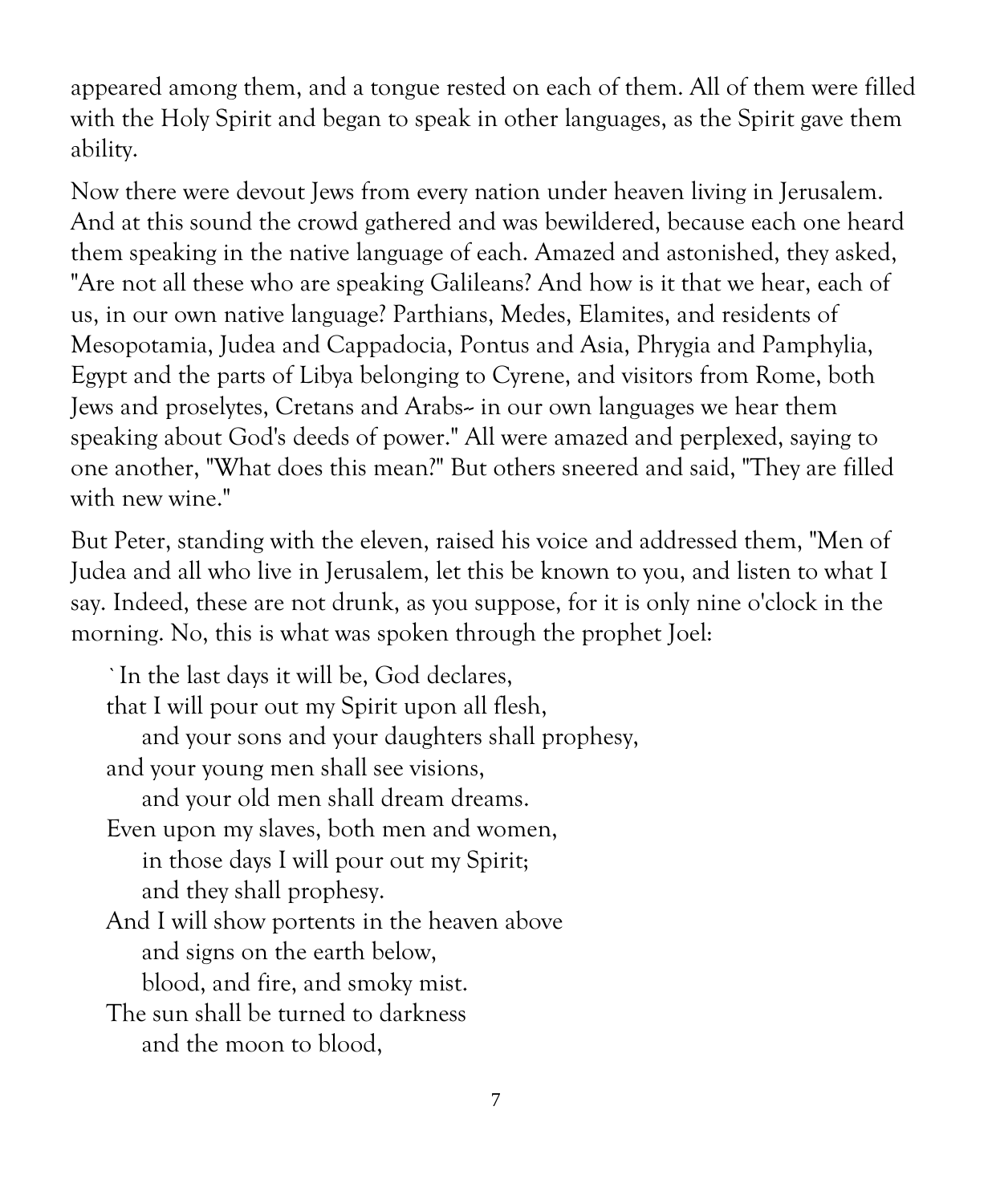before the coming of the Lord's great and glorious day. Then everyone who calls on the name of the Lord shall be saved.' "

| Reader | The Word of the Lord. |
|--------|-----------------------|
| People | Thanks be to God.     |

**Sequence Hymn #513** *Please stand \_\_\_\_\_\_\_\_\_\_\_\_\_Like the murmur of the dove's song*

**The Gospel Reading** *Please stand* **\_\_\_\_\_\_\_\_\_\_\_\_\_\_\_\_\_\_\_\_\_** *John 14:8-17 (25-27)*

*Reader* The Holy Gospel of our Lord Jesus Christ, according to John. *People* **Glory to you, Lord Christ.**

Philip said to Jesus, "Lord, show us the Father, and we will be satisfied." Jesus said to him, "Have I been with you all this time, Philip, and you still do not know me? Whoever has seen me has seen the Father. How can you say, `Show us the Father'? Do you not believe that I am in the Father and the Father is in me? The words that I say to you I do not speak on my own; but the Father who dwells in me does his works. Believe me that I am in the Father and the Father is in me; but if you do not, then believe me because of the works themselves. Very truly, I tell you, the one who believes in me will also do the works that I do and, in fact, will do greater works than these, because I am going to the Father. I will do whatever you ask in my name, so that the Father may be glorified in the Son. If in my name you ask me for anything, I will do it.

"If you love me, you will keep my commandments. And I will ask the Father, and he will give you another Advocate, to be with you forever. This is the Spirit of truth, whom the world cannot receive, because it neither sees him nor knows him. You know him, because he abides with you, and he will be in you."

["I have said these things to you while I am still with you. But the Advocate, the Holy Spirit, whom the Father will send in my name, will teach you everything, and remind you of all that I have said to you. Peace I leave with you; my peace I give to you. I do not give to you as the world gives. Do not let your hearts be troubled, and do not let them be afraid."]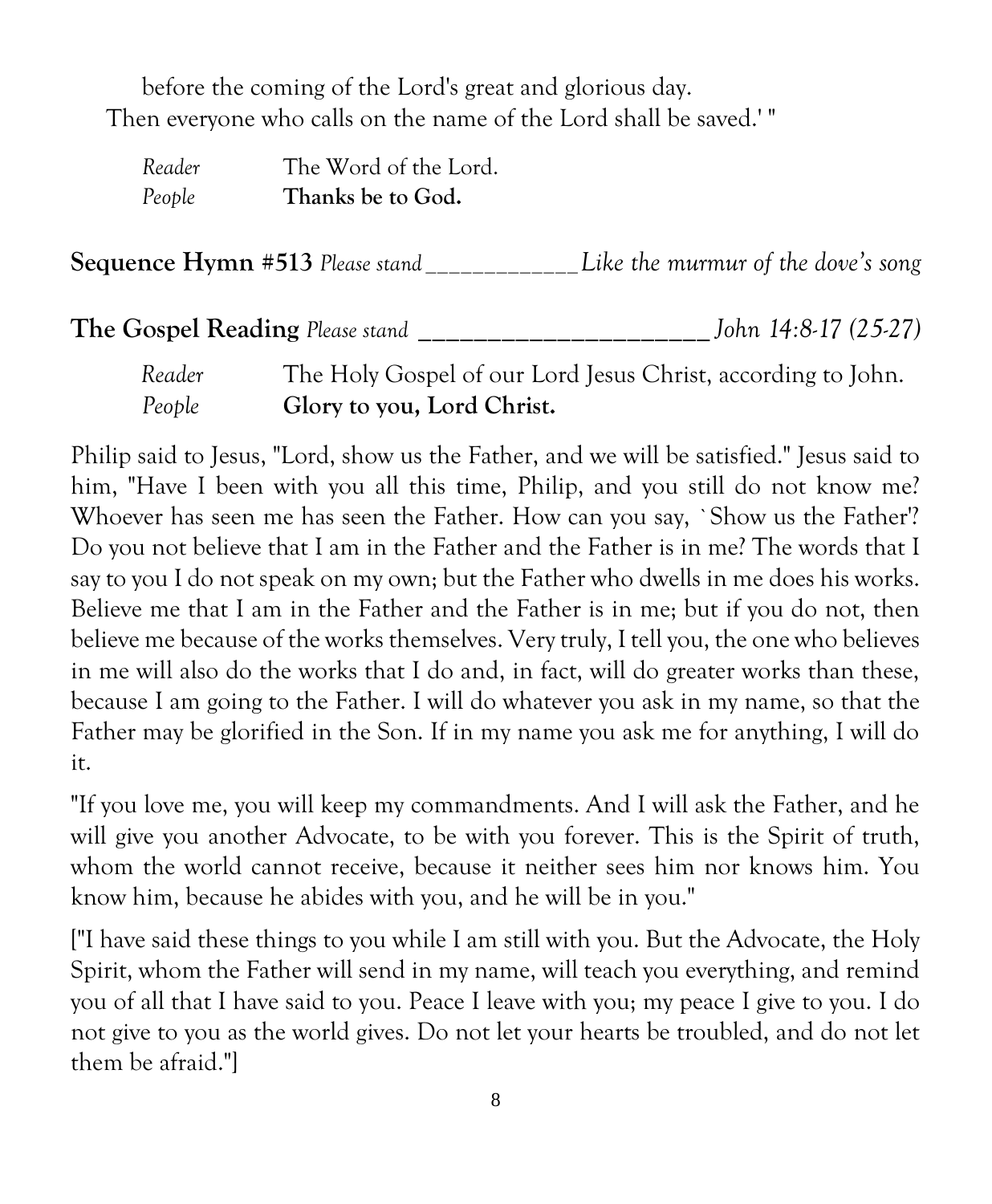*Reader* The Gospel of the Lord. *People* **Praise to you, Lord Christ.**

**The Sermon** *Please be seated* **\_\_\_\_\_\_\_\_\_\_\_\_\_\_\_\_\_\_\_\_\_\_\_**The Rev. Paul Brunell

**The Nicene Creed** *Please stand* **\_\_\_\_\_\_\_\_\_\_\_\_\_\_\_\_\_\_\_\_\_\_\_\_\_\_\_\_\_\_\_\_\_\_\_\_\_\_**

**We believe in one God, the Father, the Almighty, maker of heaven and earth, of all that is, seen and unseen.**

**We believe in one Lord, Jesus Christ, the only Son of God, eternally begotten of the Father, God from God, Light from Light, true God from true God, begotten, not made, of one Being with the Father. Through him all things were made. For us and for our salvation he came down from heaven: by the power of the Holy Spirit he became incarnate from the Virgin Mary, and was made man. For our sake he was crucified under Pontius Pilate; he suffered death and was buried. On the third day he rose again in accordance with the Scriptures; he ascended into heaven and is seated at the right hand of the Father.**

**We believe in the Holy Spirit, the Lord, the giver of life,**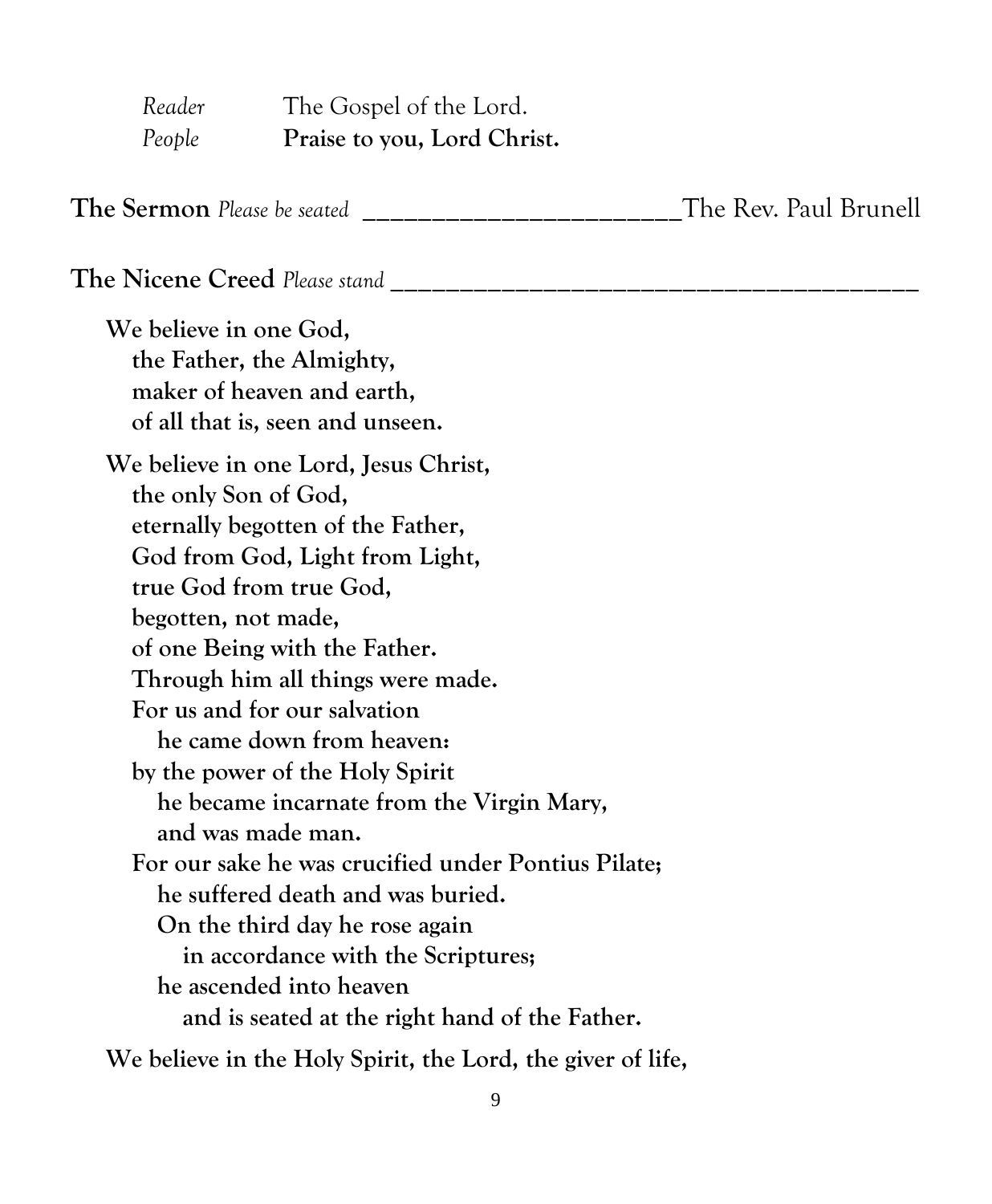**who proceeds from the Father and the Son. With the Father and the Son he is worshiped and glorified. He has spoken through the Prophets. We believe in one holy catholic and apostolic Church. We acknowledge one baptism for the forgiveness of sins. We look for the resurrection of the dead, and the life of the world to come. Amen.**

#### **Prayers of the People** *Please stand or kneel***\_\_\_\_\_\_\_\_\_\_\_\_\_\_\_\_\_\_\_\_\_\_\_\_\_\_\_\_\_\_**

| Intercessor | Let us pray.                                                                                                                                                                                                        |  |
|-------------|---------------------------------------------------------------------------------------------------------------------------------------------------------------------------------------------------------------------|--|
|             | Friends, do not let your hearts be troubled, and do not let them be<br>afraid. Our God is with us, and in us; therefore, let us pray: "Come,<br>Spirit of Truth: come, Holy Spirit."                                |  |
|             | Holy God, by your Spirit you gave birth to your Church: may our<br>many members be the one Body of Christ in this world. And then<br>lead us by your Holy Spirit in the ways of truth and love.<br>Silence.         |  |
|             | Come, Spirit of Truth:                                                                                                                                                                                              |  |
| People      | Come, Holy Spirit.                                                                                                                                                                                                  |  |
| Intercessor | Holy God, you gave your disciples the ability to speak in the languages<br>of the people: may we also speak about your deeds of power<br>throughout the world; that all may know of your salvation.<br>Silence      |  |
| People      | Come, Spirit of Truth:<br>Come, Holy Spirit.                                                                                                                                                                        |  |
| Intercessor | Holy God, the earth is full of your creatures: may all who look to you<br>be given food in due season. Open your hand in desolate places and<br>fill the hungry with good things.<br>Please add your thanksgivings. |  |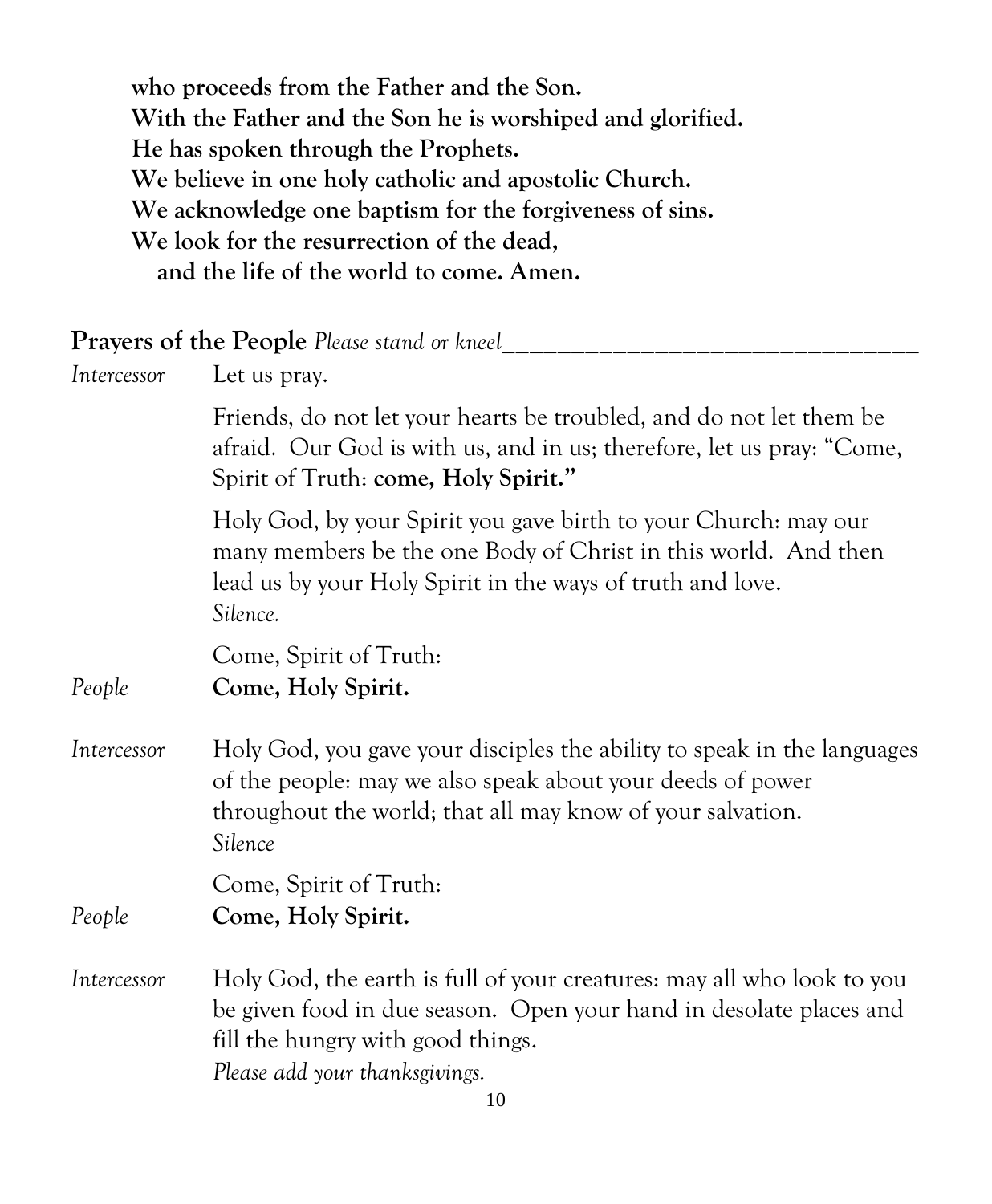|             | Silence                                                                                                                                                                                                                                                                           |
|-------------|-----------------------------------------------------------------------------------------------------------------------------------------------------------------------------------------------------------------------------------------------------------------------------------|
|             | Come, Spirit of Truth:                                                                                                                                                                                                                                                            |
| People      | Come, Holy Spirit.                                                                                                                                                                                                                                                                |
| Intercessor | Holy God, you poured out your Holy Spirit in your holy city<br>Jerusalem: pour out your Spirit in our own city. Raise up prophets<br>and dreamers; give us vision.<br>Silence                                                                                                     |
| People      | Come, Spirit of Truth:<br>Come, Holy Spirit.                                                                                                                                                                                                                                      |
| Intercessor | Holy God, you give the gift of healing by your Spirit: bring healing<br>and wholeness to all those on our hearts and minds this day. In your<br>might and mercy, renew the face of the earth; bring renewal to those<br>in need.<br>Please may add your own petitions.<br>Silence |
|             | Come, Spirit of Truth:                                                                                                                                                                                                                                                            |
| People      | Come, Holy Spirit.                                                                                                                                                                                                                                                                |
| Intercessor | Holy God, you adopt us as your children, joint heirs with your Christ.<br>In your mercy, keep us and love us. May we, and all who have<br>entered into your joy, rest in your presence forever.<br>Silence                                                                        |
| People      | Come, Spirit of Truth:<br>Come, Holy Spirit.                                                                                                                                                                                                                                      |
|             |                                                                                                                                                                                                                                                                                   |
| Intercessor | Almighty God, look graciously on the people of St. Jude's Episcopal<br>Church. Be with us and lead us as we seek a priest for our church.                                                                                                                                         |
|             | We ask your direction and guidance for those who shall choose our                                                                                                                                                                                                                 |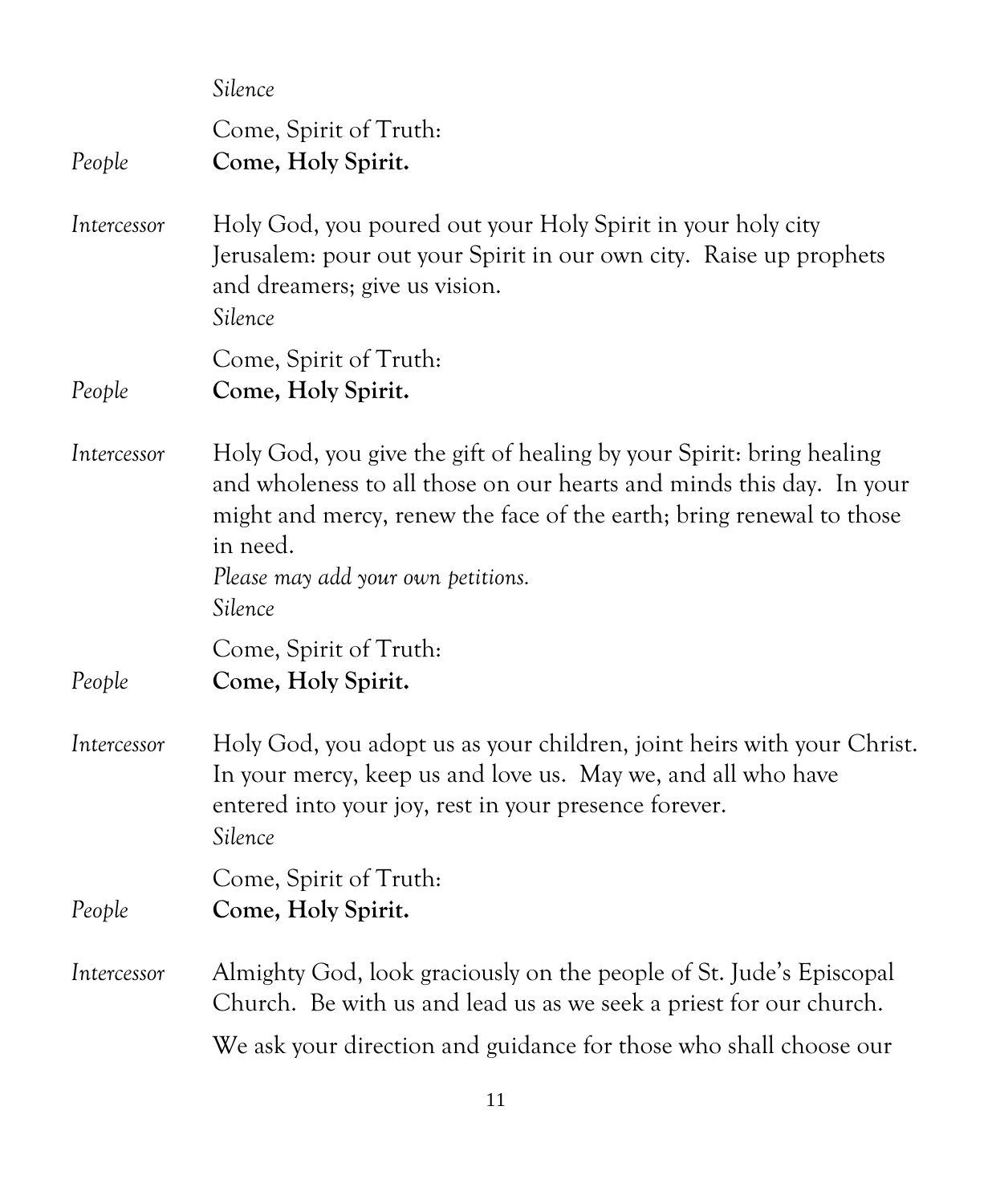new spiritual leader that we may receive a faithful pastor who will care for your people and equip us for our ministries.

Grant us perception, faithfulness, and joy, so that we may hear your voice in all our deliberations. Grant us also the desire and the ability to truly hear each other and those who have entrusted us with this process. Give us courage to respond and act as you lead us.

We pray this through Jesus Christ our Lord.

*Presider* Good and gracious God, send forth your Spirit into our hearts. Wipe away the fear between churches, nations, and families. Tear down the walls that divide us, and make us one through Christ out Lord. **Amen.**

**The Peace** *Please stand* **\_\_\_\_\_\_\_\_\_\_\_\_\_\_\_\_\_\_\_\_\_\_\_\_\_\_\_\_\_\_\_\_\_\_\_\_\_\_\_\_\_\_\_\_**

*Presider* The peace of the Lord be always with you. *People* **And also with you.** 

**Offertory Hymn #506** *Please stand & join in singing \_\_\_\_\_\_ Praise the Spirit in creation*

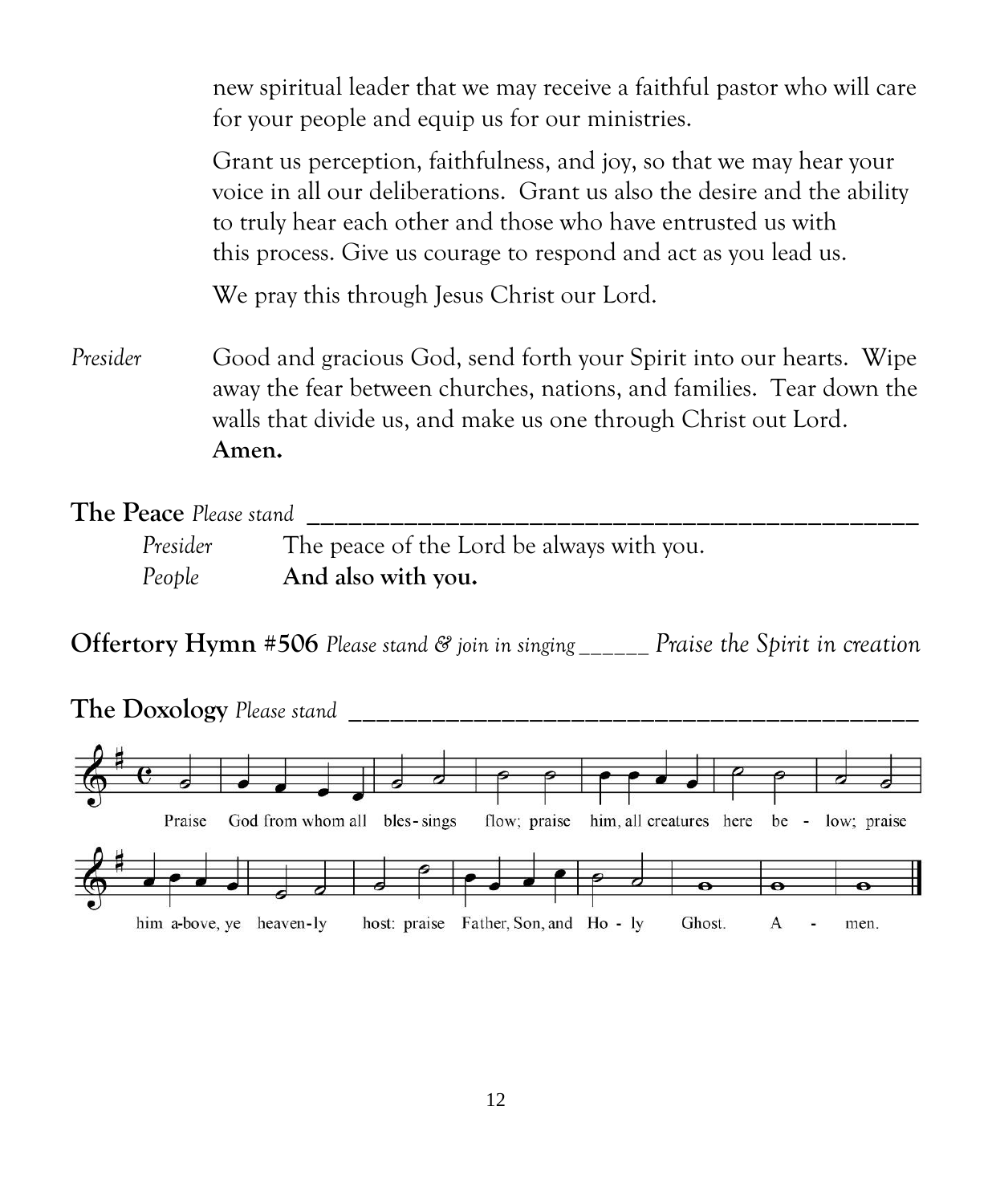## **The Celebration of the Eucharist**

**The Eucharistic Prayer** *Please remain standing* **\_\_\_\_\_\_\_\_\_\_\_\_\_\_\_\_\_\_\_\_\_\_\_\_\_\_\_\_**

| Priest | The Lord be with you.                                                                                                                        |  |
|--------|----------------------------------------------------------------------------------------------------------------------------------------------|--|
| People | And also with you.                                                                                                                           |  |
| Priest | Lift up your hearts.                                                                                                                         |  |
| People | We lift them to the Lord.                                                                                                                    |  |
| Priest | Let us give thanks to the Lord our God.                                                                                                      |  |
| People | It is right to give our thanks and praise.                                                                                                   |  |
| Priest | It is right, and a good and joyful thing, always and every-<br>where to give thanks to you, Father Almighty, Creator of<br>heaven and earth. |  |

Through Jesus Christ our Lord. In fulfillment of his true promise, the Holy Spirit came down [on this day] from heaven, lighting upon the disciples, to teach them and to lead them into all truth; uniting peoples of many tongues in the confession of one faith, and giving to your Church the power to serve you as a royal priesthood, and to preach the Gospel to all nations.

Therefore we praise you, joining our voices with Angels and Archangels and with all the company of heaven, who for ever sing this hymn to proclaim the glory of your Name: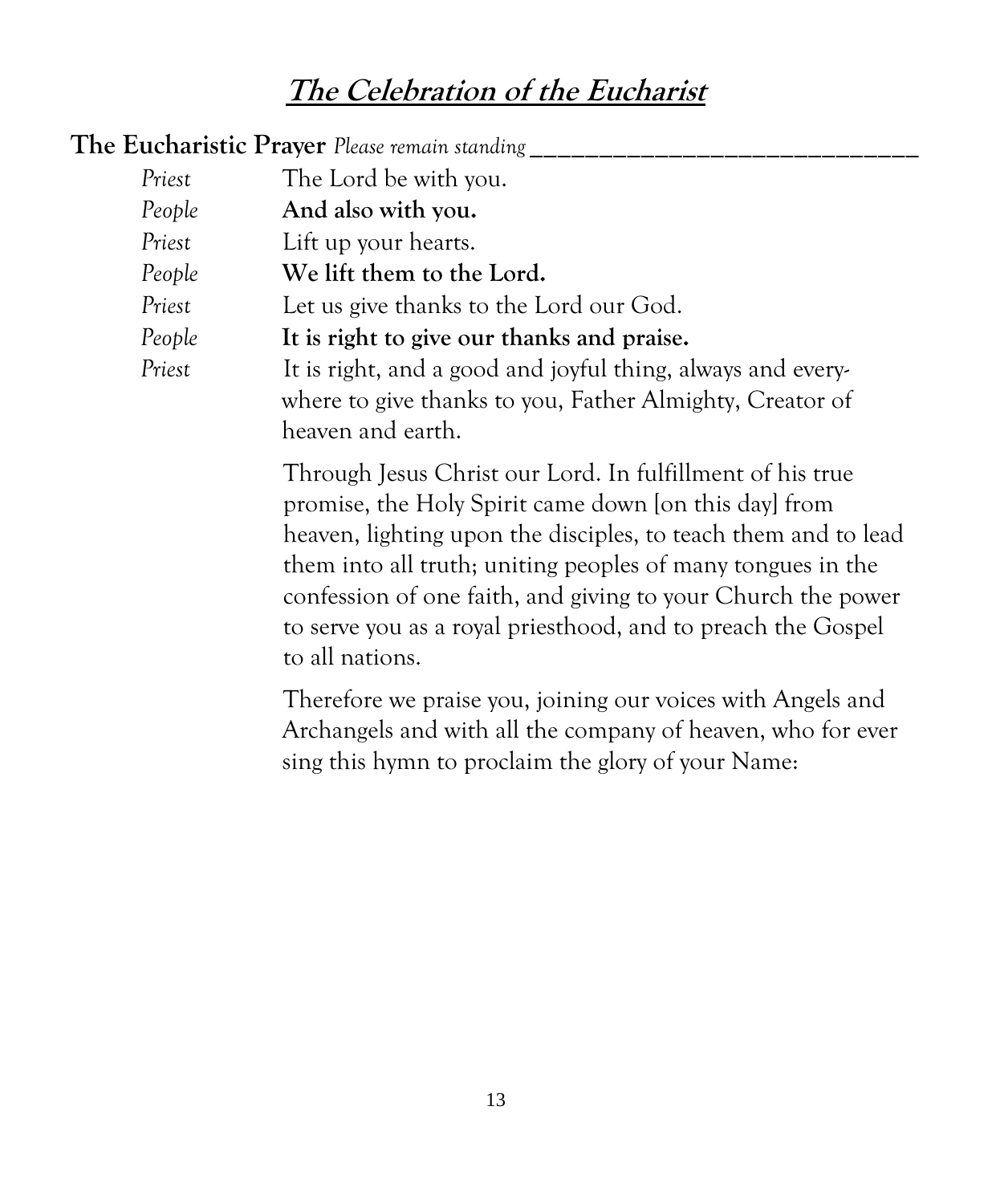

*Priest* We give thanks to you, O God, for the goodness and love which you have made known to us in creation; in the calling of Israel to be your people; in your Word spoken through the prophets; and above all in the Word made flesh, Jesus, your Son. For in these last days you sent him to be incarnate from the Virgin Mary, to be the Savior and Redeemer of the world. In him, you have delivered us from evil, and made us worthy to stand before you. In him, you have brought us out of error into truth, out of sin into righteousness, out of death into life.

> On the night before he died for us, our Lord Jesus Christ took bread; and when he had given thanks to you, he broke it, and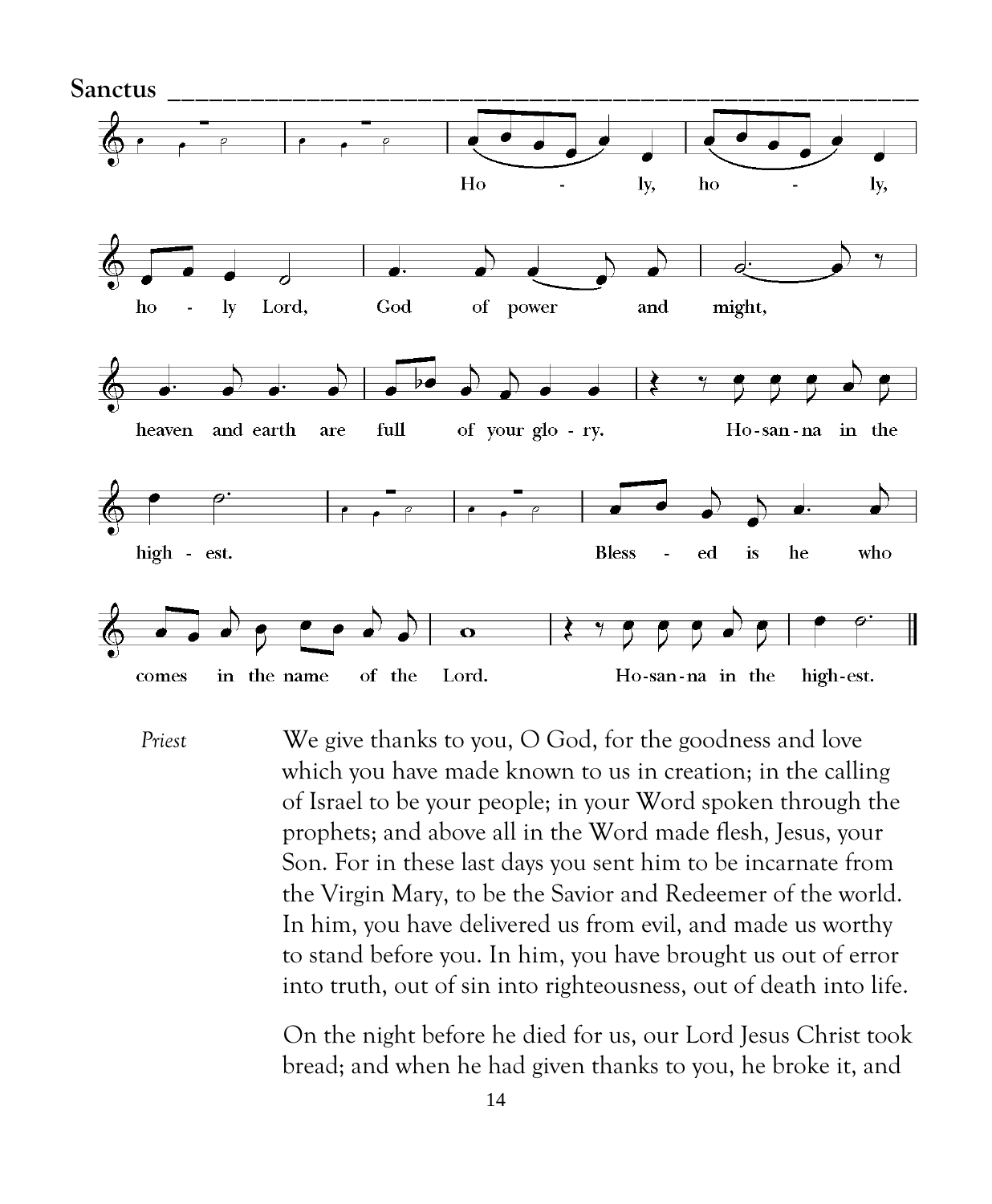gave it to his disciples, and said, "Take, eat: This is my Body, which is given for you. Do this for the remembrance of me." After supper he took the cup of wine; and when he had given thanks, he gave it to them, and said, "Drink this, all of you: This is my Blood of the new Covenant, which is shed for you and for many for the forgiveness of sins. Whenever you drink it, do this for the remembrance of me."

#### **The Memorial Acclamation \_\_\_\_\_\_\_\_\_\_\_\_\_\_\_\_\_\_\_\_\_\_\_\_\_\_\_\_\_\_\_\_\_\_\_\_\_\_**

| Priest<br>All | Therefore, according to his command, O Father,<br>We remember his death,<br>We proclaim his resurrection,<br>We await his coming in glory;                                                                                                                                                                                                                                                                                                                                                                                                                                                                                                                      |
|---------------|-----------------------------------------------------------------------------------------------------------------------------------------------------------------------------------------------------------------------------------------------------------------------------------------------------------------------------------------------------------------------------------------------------------------------------------------------------------------------------------------------------------------------------------------------------------------------------------------------------------------------------------------------------------------|
| Priest        | And we offer our sacrifice of praise and thanksgiving to you,<br>O Lord of all; presenting to you, from your creation, this<br>bread and this wine.                                                                                                                                                                                                                                                                                                                                                                                                                                                                                                             |
|               | We pray you, gracious God, to send your Holy Spirit upon<br>these gifts that they may be the Sacrament of the Body of<br>Christ and his Blood of the new Covenant. Unite us to your<br>Son in his sacrifice, that we may be acceptable through him,<br>being sanctified by the Holy Spirit. In the fullness of time,<br>put all things in subjection under your Christ, and bring us to<br>that heavenly country where, with St. Jude and all your saints,<br>we may enter the everlasting heritage of your sons and<br>daughters; through Jesus Christ our Lord, the firstborn of all<br>creation, the head of the Church, and the author of our<br>salvation. |
|               | By him, and with him, and in him, in the unity of the Holy<br>Spirit all honor and glory is yours, Almighty Father, now and<br>for ever.                                                                                                                                                                                                                                                                                                                                                                                                                                                                                                                        |

*All* **Amen.**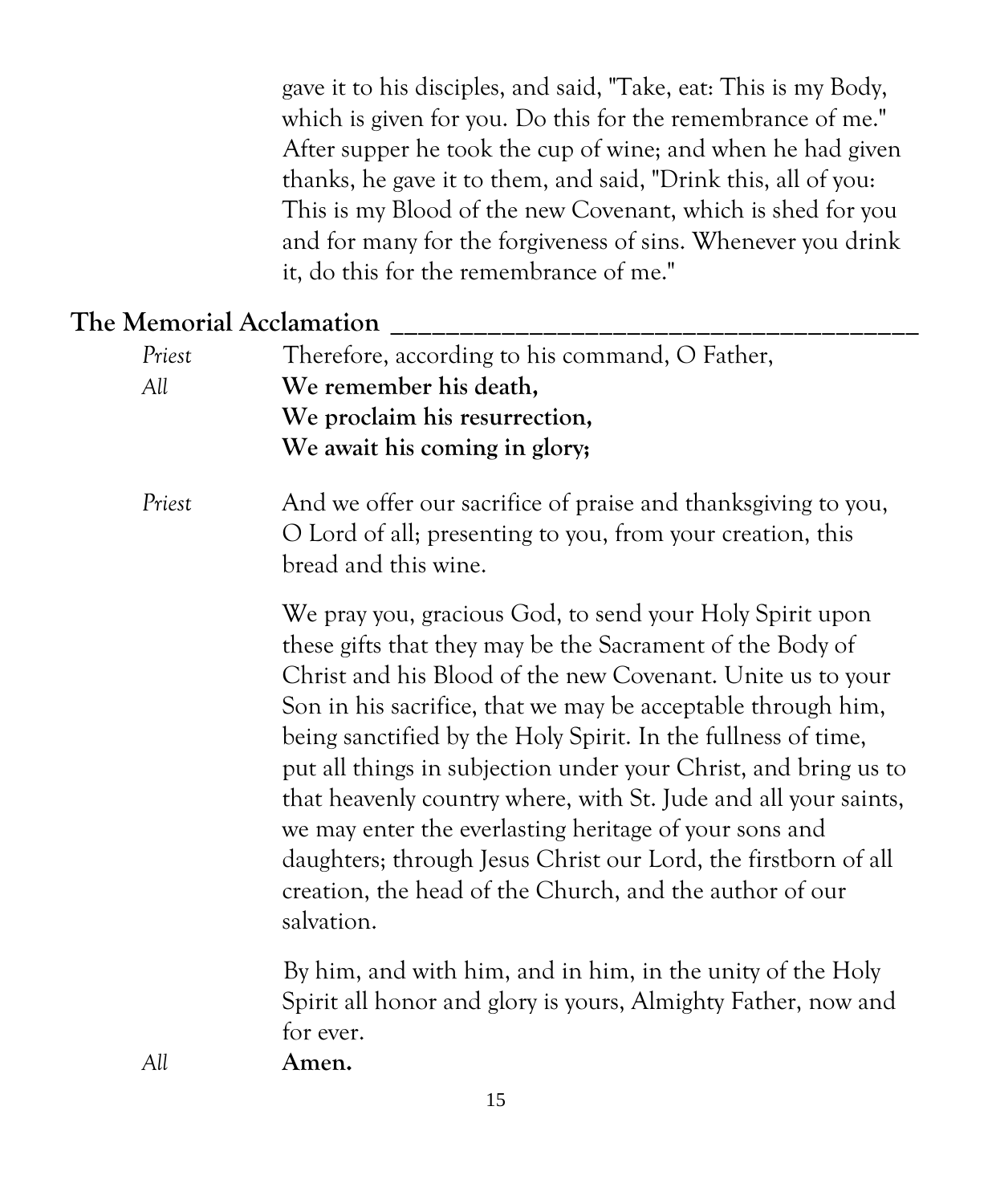#### **The Lord's Prayer \_\_\_\_\_\_\_\_\_\_\_\_\_\_\_\_\_\_\_\_\_\_\_\_\_\_\_\_\_\_\_\_\_\_\_\_\_\_\_\_\_\_\_\_\_\_**

*Presider* As our Savior Christ has taught us, we now sing,



S 149: The Lord's Prayer (Contemporary); Setting: McNeil Robinson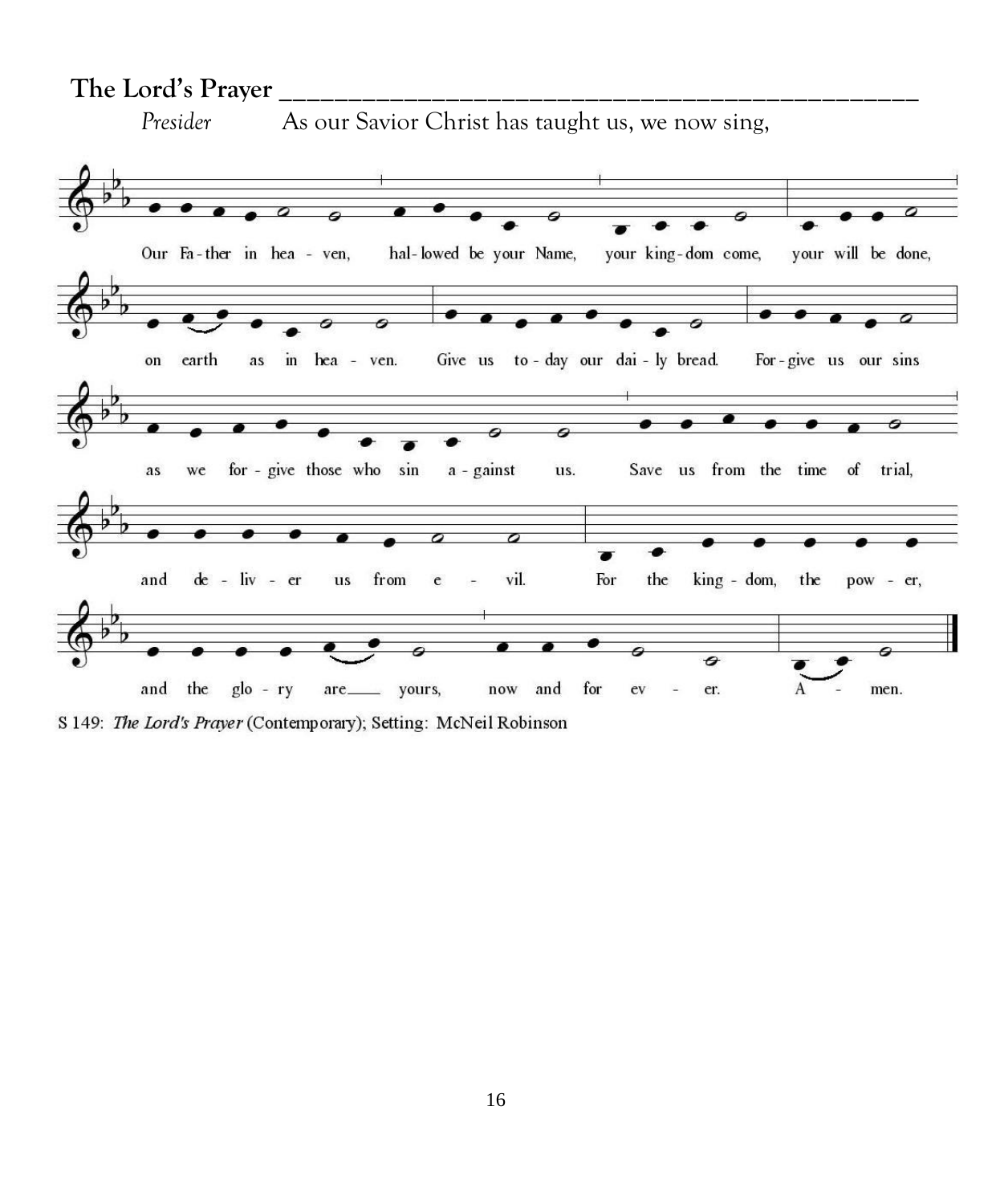#### The Fraction



Words: Revelation 5:12-13; adapt. John W. Arthur (1922-1980). Music: Festival Canticle, Richard Hillert (b. 1923). Words, Music: Copyright @ 1978, by permission of Augsburg Publishing House on behalf of the publishers and copyright holders. All rights reserved. Used with permission.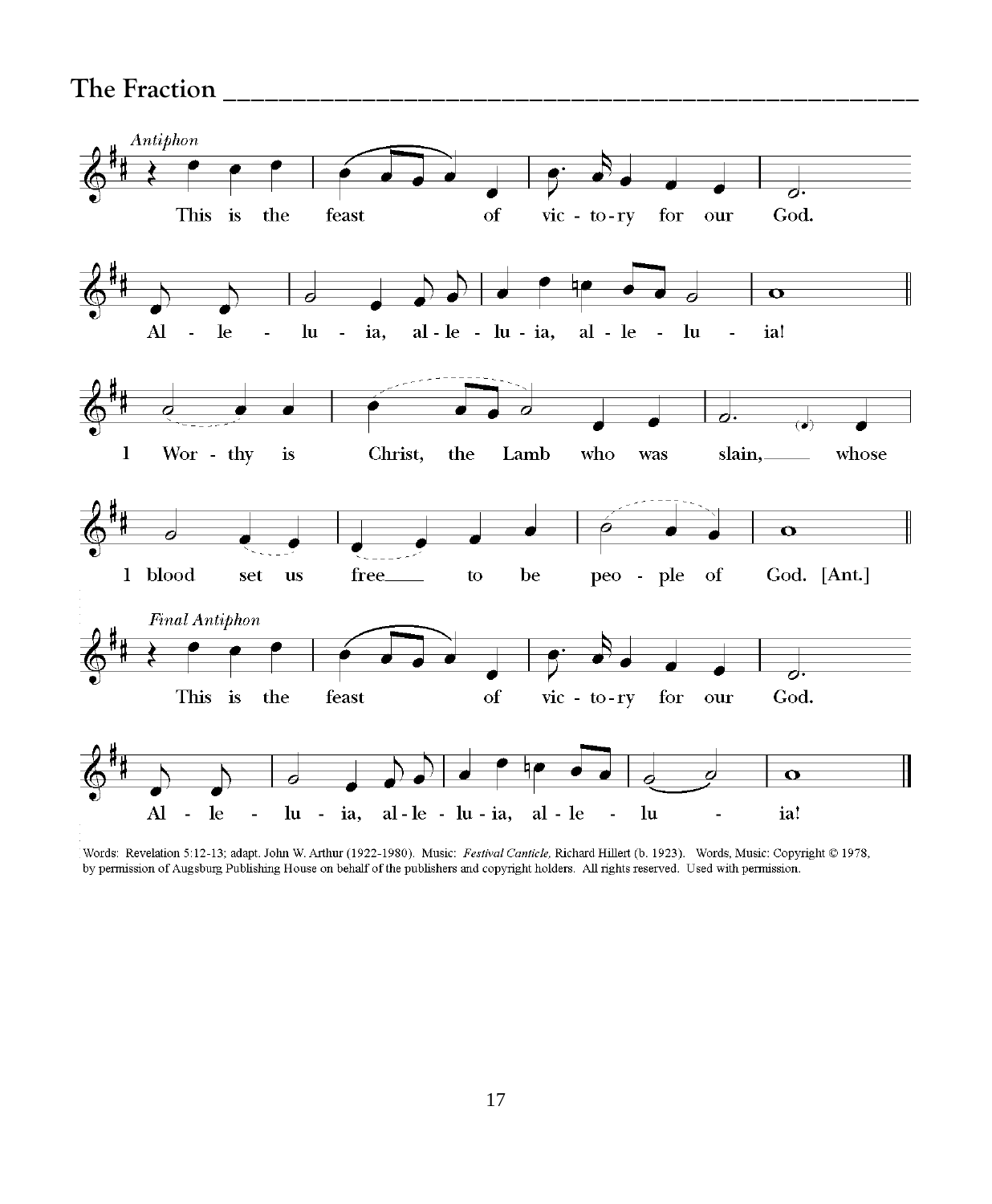### **Communion** *Please be seated* **\_\_\_\_\_\_\_\_\_\_\_\_\_\_\_\_\_\_\_\_\_\_\_\_\_\_\_\_\_\_\_\_\_\_\_\_\_\_\_\_**

*We are now distributing Communion in both kinds: bread and wine.* 

*If you wish to drink wine, please drink from the cup only. Do not intinct (dip your bread) in the wine.*

*No one is obliged to receive. If you would prefer not to receive communion, please place your arms across your shoulders indicating you would like to receive a blessing. The priest will not touch you, but will extend hands towards you and offer the blessing.*

*If you wish to receive bread only, please take the bread and walk back to your seat or, if you wish to remain at the rail, place your arms across your shoulders when the Lay Eucharistic Minister comes by with the cup to indicate your preference.*

| <b>Communion Anthem</b>                                                           | Spirit, Spirit of Gentleness |
|-----------------------------------------------------------------------------------|------------------------------|
| <b>Communion Hymn WLP#752</b> Please join in singing There's a sweet, sweet Spirt |                              |

**Prayer after Communion** *Please stand* **\_\_\_\_\_\_\_\_\_\_\_\_\_\_\_\_\_\_\_\_\_\_\_\_\_\_\_\_\_\_\_\_**

| Priest | Let us pray.                                      |
|--------|---------------------------------------------------|
| People | Eternal God, heavenly Father,                     |
|        | you have graciously accepted us as living members |
|        | of your Son our Savior Jesus Christ,              |
|        | and you have fed us with spiritual food           |
|        | in the Sacrament of his Body and Blood.           |
|        | Send us now into the world in peace,              |
|        | and grant us strength and courage                 |
|        | to love and serve you                             |
|        | with gladness and singleness of heart;            |
|        | through Christ our Lord. Amen.                    |

### **Blessing \_\_\_\_\_\_\_\_\_\_\_\_\_\_\_\_\_\_\_\_\_\_\_\_\_\_\_\_\_\_\_\_\_\_\_\_\_\_\_\_\_\_\_\_\_\_\_\_\_\_\_\_\_\_**

*The Presider blesses the People and the People respond:*

**Amen.**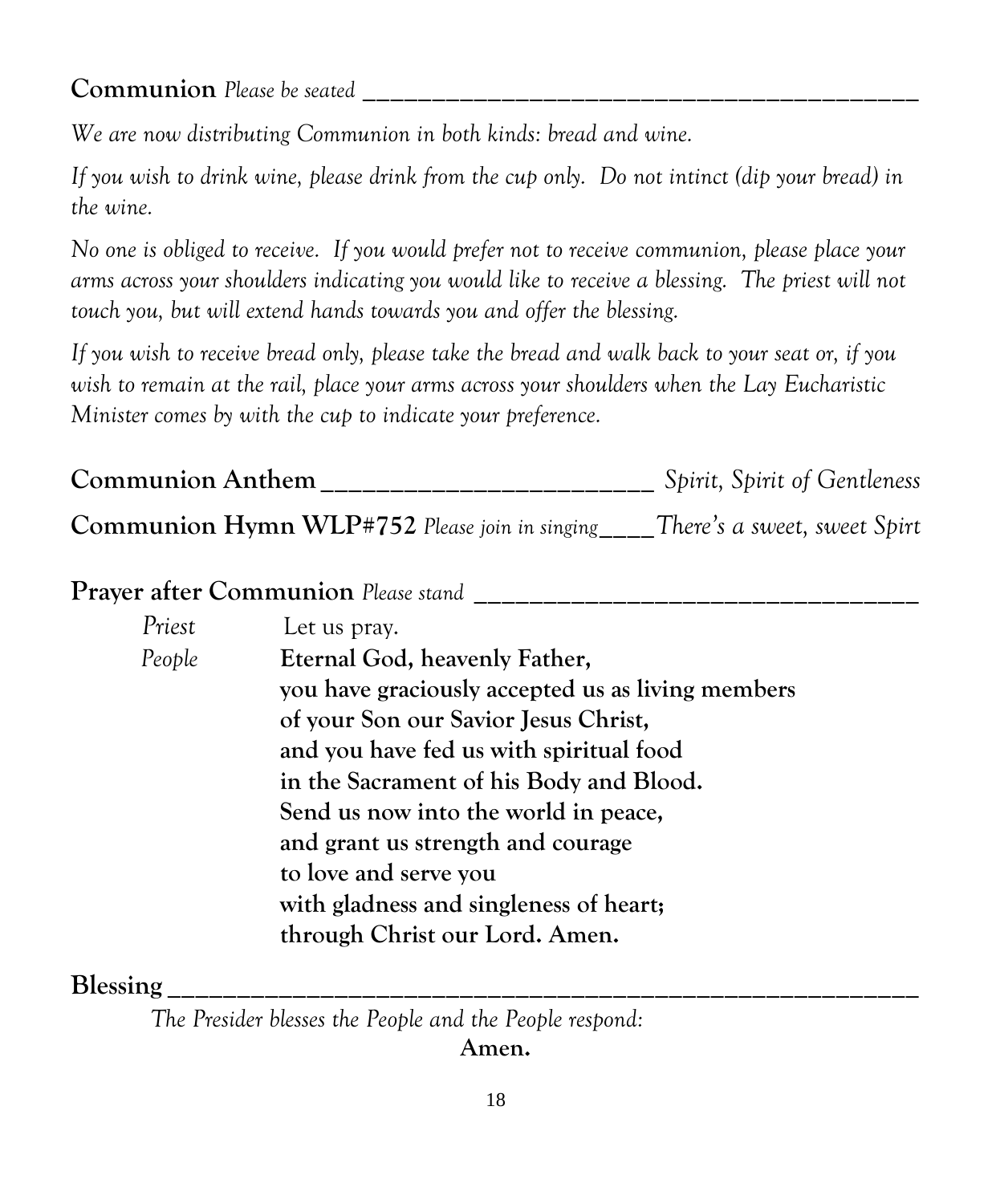## **The Sending Out**

**Milestones & Announcements** *Please be seated\_\_\_\_\_\_\_\_\_\_\_\_\_\_\_\_\_\_\_\_\_\_\_\_\_\_\_\_\_\_\_*

**Sending Out Hymn #225** *Please stand & join in singing***\_\_\_\_\_\_** *Hail thee, festival day!*

Sending Out

*The Presider dismisses the congregation, after which the people respond:* **Thanks be to God! Alleluia! Alleluia!**

**Postlude \_\_\_\_\_\_\_\_\_** *Recessional on "Hail Thee, Festival Day",* Vaughn Williams

#### **Announcements**

#### **June 19 Service**

The Rev. Don Davidson, our Diocesan coordinator for the Rector Search, will be presiding at our 10:30 am Eucharist Service the morning of Sunday, June 19. He will be fielding questions from the congregation regarding the search process. Please plan on being there!

#### **Rummage Sale**

**The Rummage Sale for St. Jude's is scheduled for Friday, June 24, 9 am – 4 pm and Saturday, June 25, 9 am – 3 pm.** All parishioners are invited to take part in this event. Your donations will help both the Building and Grounds and our General Operating Budget. There is a sign up sheet in Vandenbergh Hall for the different types of volunteers we will need. If you aren't able to help the weekend of, we will also need volunteers for drop-off days in the weeks leading up to the rummage sale. Any questions please contact Kathy Kortge or Ron Trimmer.

**Drop off days:** June 7, 8, 9, 14, 15, 16 from 9 am – Noon **No electronics please!**

**Craft Show & Holiday Bazaar** will take place the weekend of November 11 & 12. We will have a St. Jude's booth. All are invited to submit their home made crafts and holiday items to this venture. If you have questions about the booth and want to donate or help Dee Grossmann in this area please let her know.

We will also need volunteers for all areas of the show and bazaar. Contact one of our